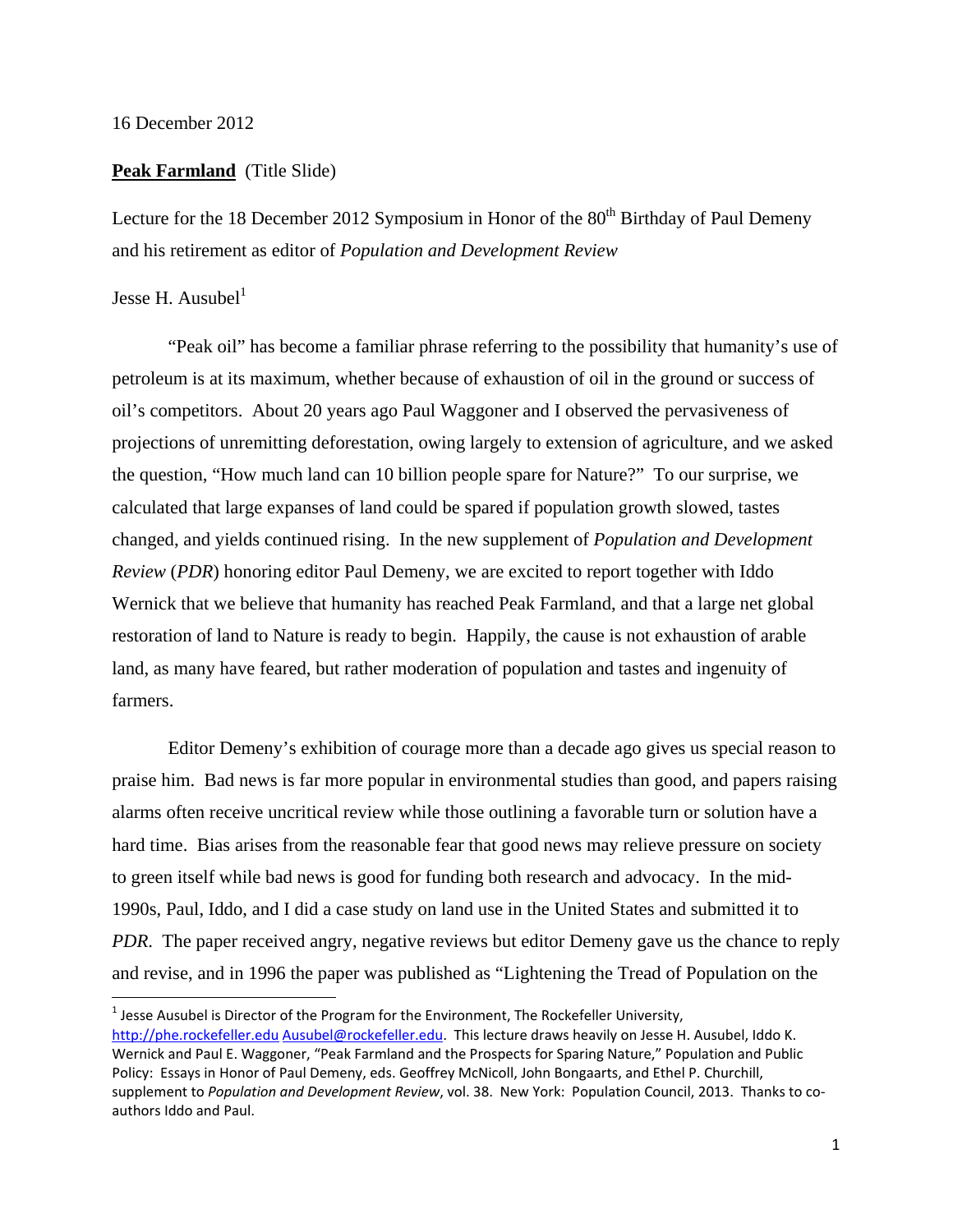Land: American Examples." We found that both farmers and foresters could spare enough land, even as cities expand, to allow a substantial restoration of American Nature. In 2001, again after a tough passage, *PDR* published our paper "How much will feeding more and wealthier people encroach on forests?' The paper, which looked at 75 nations including China, Brazil, and Indonesia again reported evidence of humanity sparing cropland. Today we go so far as anticipating that cropland's expanse may have peaked.

When *PDR* began in 1975, the nexus of the issues and the fears of exhaustion of arable land and famine was India. Now India offers a signal example for the reality of sparing by improved wheat growing alone. As SLIDE 2 shows, to achieve the yield of 2010, if Indian farmers still farmed as they did in 1961, they would have needed an additional 65 million hectares. Indian wheat farmers have spared an area the size of France relative to what might have been.

Mao Zedong passed away in 1976, PDR's second year, three years before the application of China's one-child policy, and China may have rivaled India for worries about population and development in the journal's early years. But China's farmers also decoupled the quantity of food they produced from the area of land they tilled. In 2010 China's maize farmers spared 120 million hectares from the land that would have been required with the yields of 1961, twice the area of France.

Indian wheat and Chinese maize production are striking examples. However, affecting the *global* sum of cropland requires changing far more nations and more crops. National cropland hectares can be summed, of course. But to be sure that sparing cropland is not accomplishing an environmental goal by growing less food and leaving more people hungry also requires adding the mixture of crops, the apples and oranges produced. The Production Index (PIN) of the UN's Food and Agriculture Organization (FAO) of all crops weighted by the value or price that people put on them permits the required addition (SLIDE 3).

The PIN from 1961 to 2009 shows that land farmed grew by only 12% while PIN rose about 300%. The rising production allowed global daily food supply to rise by more than a quarter from 2200 to 2800 kilocalories per capita. Without lifting crop production per hectare, farmers would have needed about 3 billion more hectares, about the sum of the USA, Canada,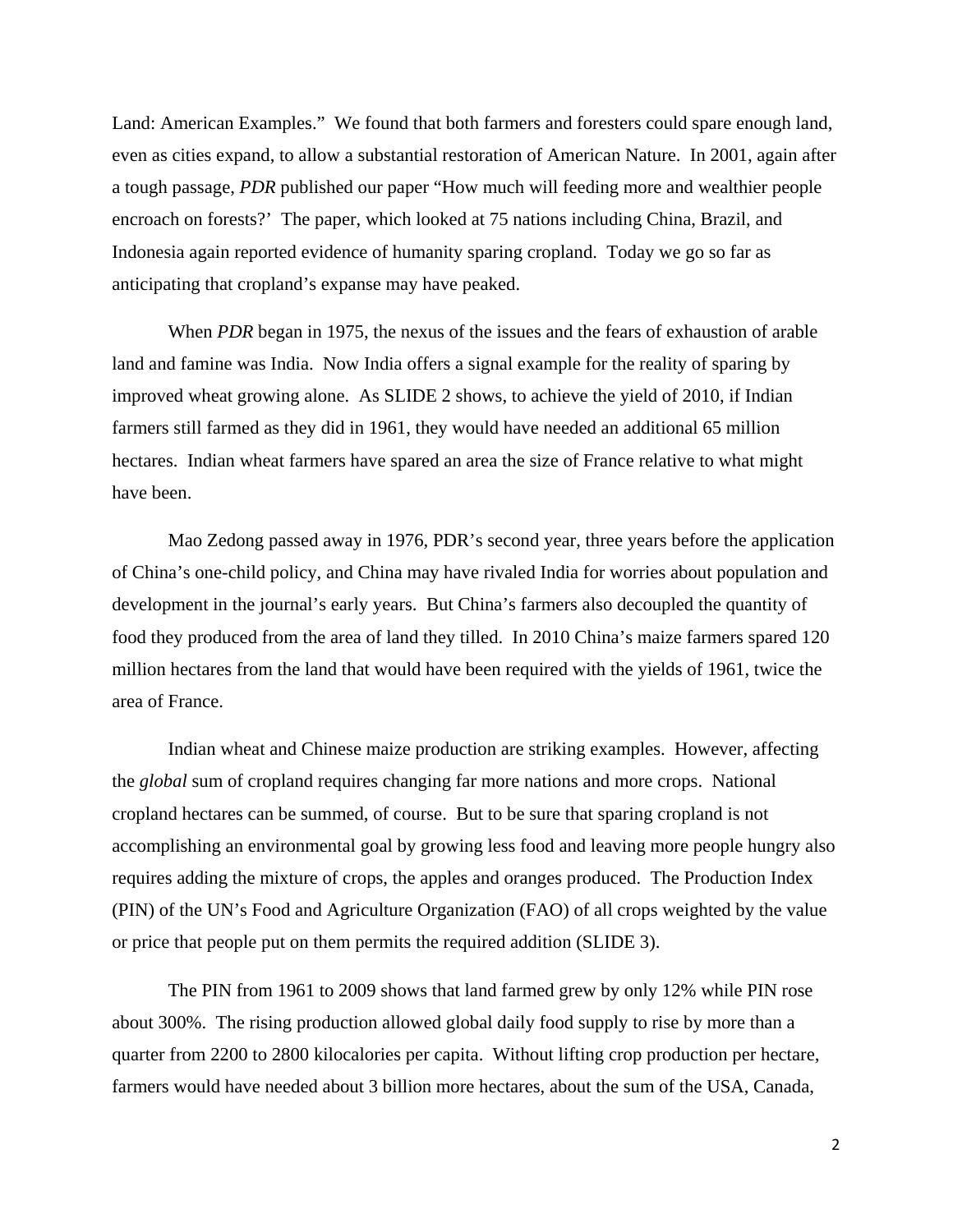and China or almost twice South America. The expanded cropland would have come at the expense of other covers, especially forest and grassland. In fact, we would already live on what David Victor and I have called Skinhead Earth.

I have celebrated farmers, but more actors of course impact land cropped. In our view the main actors (SLIDE4) are parents changing population, workers changing affluence, consumers changing the diet (more or less calories, more or less meat) and also the portion of crops entering the food supply (corn can fuel people or cars), and farmers changing the crop production per hectare of cropland (yield).

 More formally, we offer an identity (SLIDE 5) with arable land on the left side of the equation equaling the number of people times the GDP/person times the consumption of food per GDP times the crop PIN per kilocalories of food times the arable land per crop PIN. Checking the dimensions of the variables representing the actors proves that multiplied together they are identical to the impact of hectares of cropland. Being an identity, the chain is iron. A change of one of the links immutably changes hectares. Or specifying hectares requires links to support it.

 But to compare, say, the leverages on cropland area of population with the leverage of affluence or crop yield, their leverage must be in commensurable units. Fortunately the changes in *percent per year* of the links have the same dimensions, are commensurable and can be added, subtracted, and compared. The relatively few variables of ImPACT, its commensurable leverages or %/year changes, and its nature as an identity render it a transparent and hence dependable model.

A single table (SLIDE 6) of three rows and their sums highlighted in yellow organize our retrospect and prospect. The top row of the table tells what changed cropland area during the half century 1961-2010, the middle row what changed it during the most recent 15 years, and the bottom row our projection for the half century beginning about now. The labels at the heads of the table set out the commensurable percent changes and the final column shows their sum and the identical change in cropland.

With regard to population, note the slowing from 1.68 in the first row to 1.24 during the last 15 of the 50 years and the 0.9 UN projection in the third row. This slowing by parents subtracts from the anticipated spread of cropland. Although we know that some African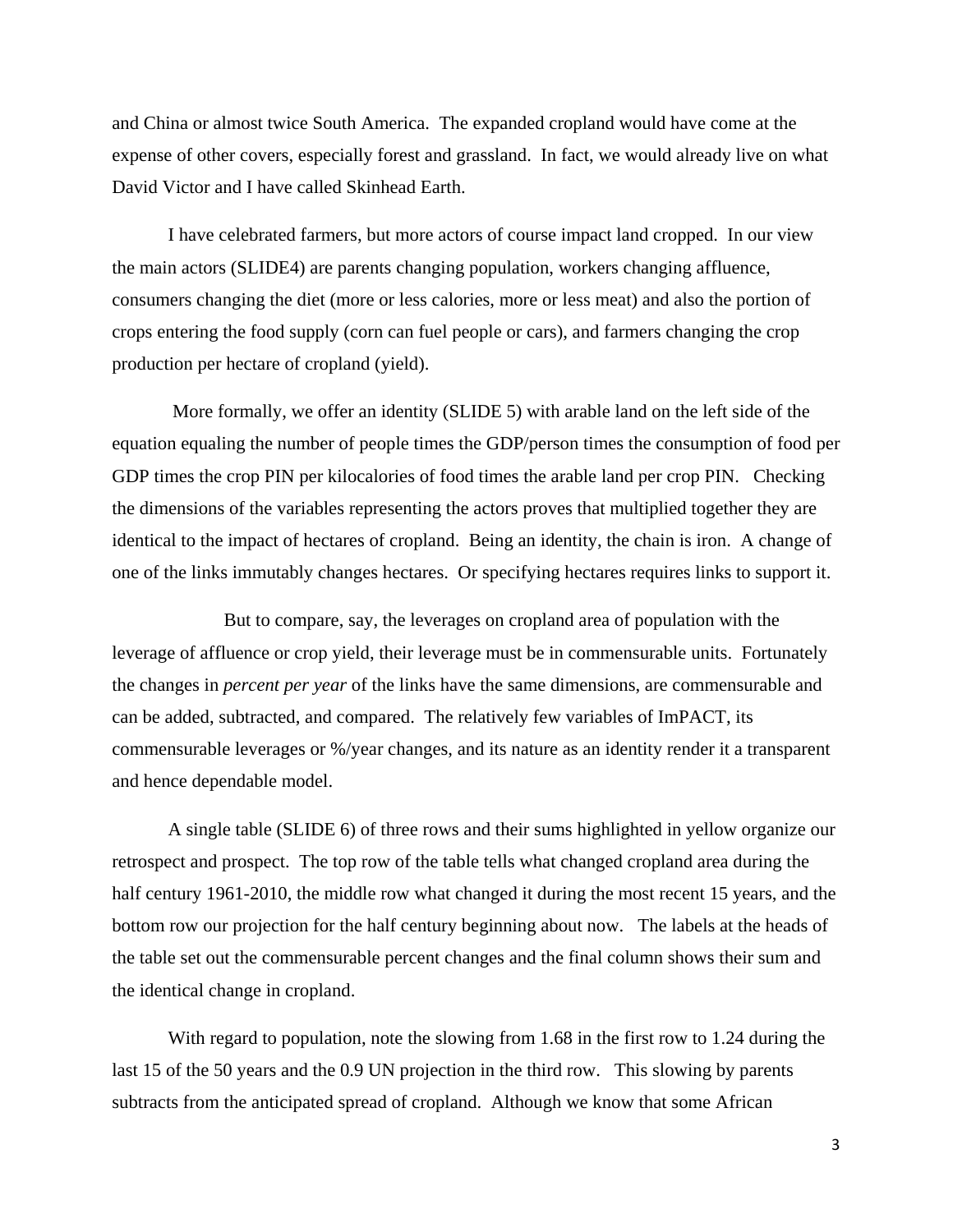populations still grow and do not share this alleviation of pressure on cropland expansion, their plight focuses concern but dims rather than extinguishes the global relief.

With regard to changes in affluence in column 2, workers might wish for more and politicians certainly promise more. Globally per capita GDP the past half century has grown yearly only about 1.67% and 1.53% in the more recent interval. Affluence has and is expected to grow at variable rates from year to year but over the long span the rates range only a little. We give workers the benefit of the doubt and propose 1.8% growth, causing affluence to add to expansion of cropland.

Let's now turn to diet or food supply per GDP, column 3. A familiar rule wisely states that per capita consumption of staples does not rise in step with affluence and tempers the rise of food consumption. Far the most land of course is used for staples, especially wheat, maize, rice, and soy. The response to wealth is caught between the limits of starvation below about 2,000 kcal/ca/day and obesity near 4,000. Meat more than caloric consumption rises with affluence, but even in rapidly enriching China, after a burst, meat consumption is rising only moderately. In India meat consumption per capita has changed little with rising affluence. Globally we think consumers will devote fewer and fewer marginal dollars to calories and thus project a dematerialization of calories at a rate of -1.6% year. Consumers may spend more in restaurants but they will not eat more potatoes even as they spend more per potato. Satiety will relieve a considerable portion of upward pressure of population and affluence on cropland expansion.

The second choice for consumers is whether to demand non-food products from land. Historically, these included cotton and flax for clothing, hemp for rope, tobacco for smoking, and hay to fuel horses and other farm animals. Farmers are always searching for profitable crops. Over the span of the past half century crop production rose faster than food supply, but only 0.24%/yr faster. During the most recent 15 years, however, the rise of crop production surprised us by outdistancing the improvement of food supply by fully 1.04%/yr. Reading the clamor against burning corn and expanding palm oil plantations and the expense and water consumption of alcohol distillation, we foresee a leveling of crop PIN per food and project a return to a mild rate of increase. That does allow a considerable but steady production of biofuel. Or rum, bourbon, or vodka.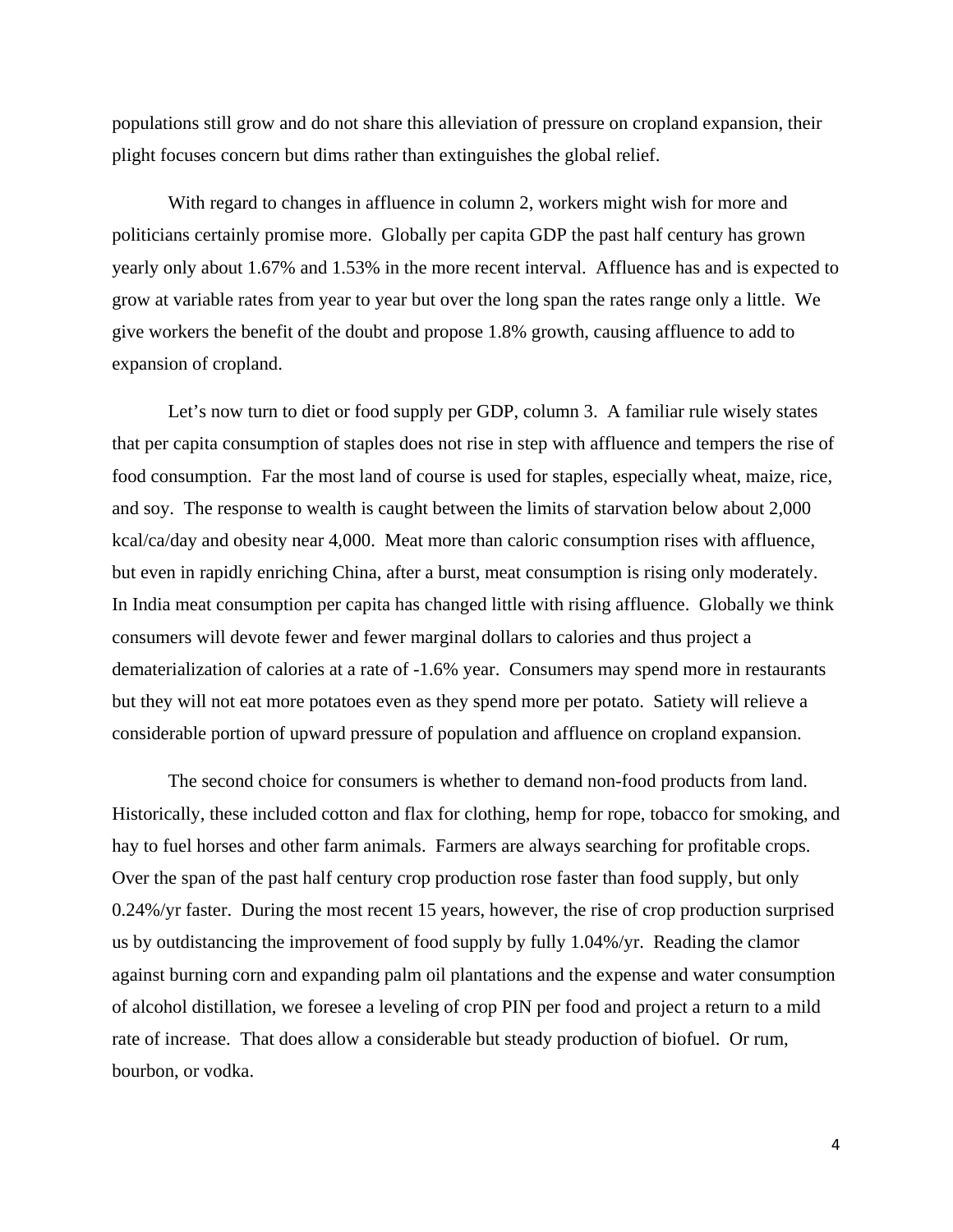Finally, we come to arable land per crop PIN, the inverse of yield. Decades after the Green Revolution, can the remarkable rise of yields and fall of land per crop production continue? A comparison of row 1 for years 1961-2010 that span the Green Revolution and recent 1995 – 2010 displays a reassuring continuation of the rising yields and sparing of cropland.

Looking ahead, one must ask if a biological limit on photosynthesis will soon constrain the rise in yields and accordingly slow farmers sparing land. While yields of corn and other crops may eventually form S-curves that hit a ceiling, the evidence is that farmers are still far from the ceilings (SLIDE 7). In recent decades, when many pessimists said yield gains would be exhausted, average corn yields kept rising, fastest for the world as a whole, and almost as fast for the USA, and even for top USA growers. A clue about biological limits lies in the rise of the winning Iowa yields in the National Corn Growers Association contest, which continue to maintain their margin far above both the US and world average yields. Much headroom remains for farmers to lift yields.

We conservatively project a slowing of the reduction of cropland per production of  $-1.7$ % per year globally, slower by far than the -2.4 of the past 15 years, and a little slower than global corn growers the past 30 years. Annual improvement of 1.7 percent sustained to 2060 would multiply world production per area by 2.3 times. For corn, the average global yield in 2060 would resemble the average US yield in 2010. Thus, we think each of our projections for 2060 is reasonable (SLIDE 8 – repeat of slide 6).

Before summing, qualifications need stating, for example:

-The levers may interact as, for example, rising affluence may speed innovation and the decline of land per crop.

-Nations may stubbornly depart from the global pattern as, for example, some African populations continue to grow fast.

-If people fall below about 2,000 kilocalories per day or rise above 4,000 and grow fat, income will affect little.

-For single nations, exports eliminate a response of food supply to national food production.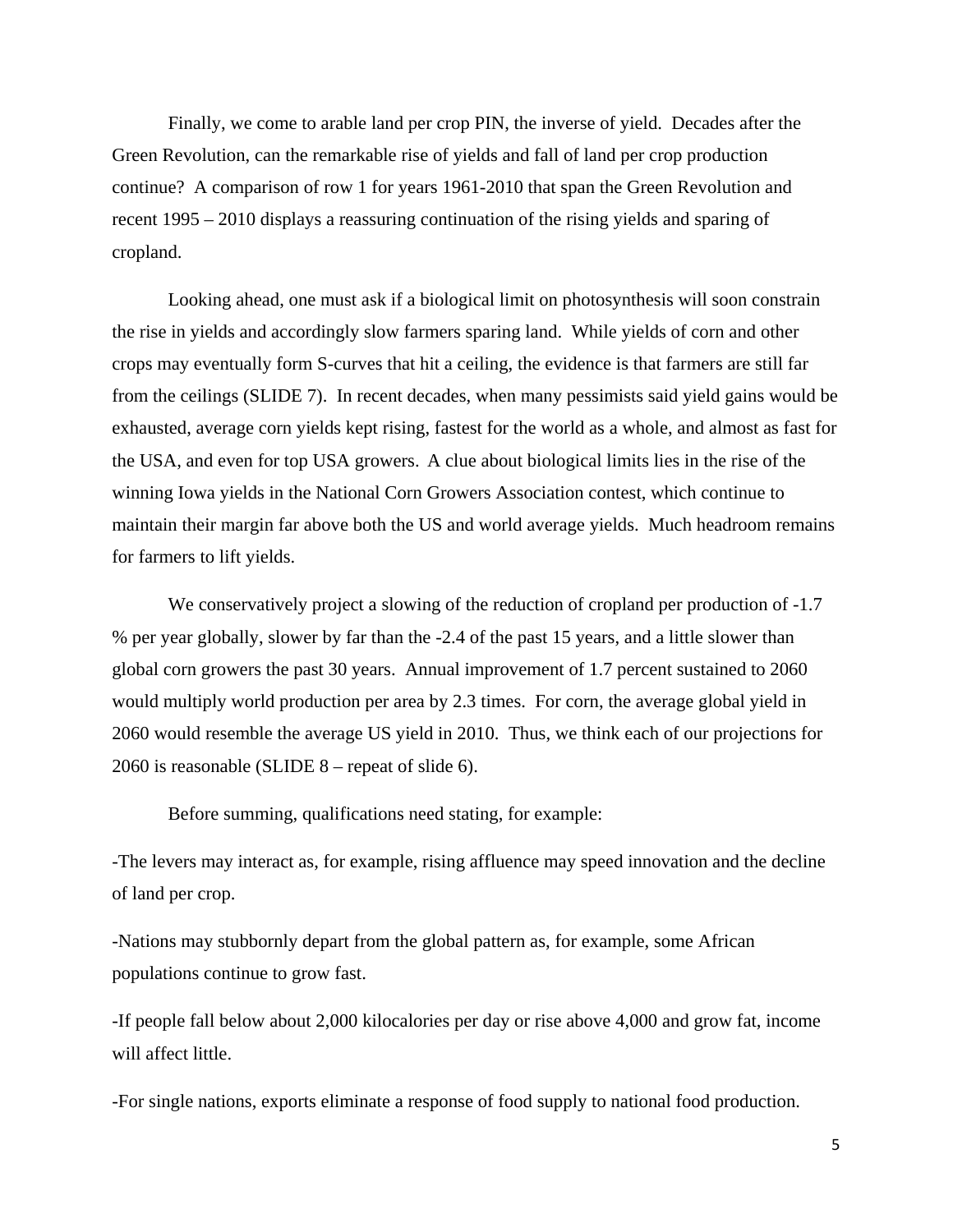Despite all these cautions, a clear hopeful view of sparing land for Nature remains. (SLIDE 9) With conservative assumptions about each of the five ImPACT factors, the outlook is a net reduction in use of arable land, totaling 2.5 times the area of France and returning global cropland to the level of 1960.

Every person in this room could raise or lower each of the five factors, transparently, and calculate a different net result. My own view is that the factor most likely to differ substantially from our projection is demand for non-food crops, in particular, a loss of favor of biofuels. Such a change could owe to environmental concerns, taxpayer disillusionment with subsidies, or success of cars operating on batteries or fuel cells. A plausible drop in the non-food factor and/or slower population or GDP growth or faster rise in yields could spare a couple of hundred million hectares more.

Importantly, sparing land usually means sparing water. And substituting bits or information in Precision Agriculture can also spare inputs of energy and nitrogen and other materials. Precision agriculture includes better weather forecasts, better seeds, closer spacing of plants, better and more judiciously applied fertilizers, smart farmers, and other factors. Basically the strategy for high yields is more bits going into agriculture, not more kilowatts. Land spared can become habitat for wildlife or carbon orchards.

To summarize, our analyses over the past twenty years witness food decoupling from land. For millennia food production tended to grow in tandem with land used for crops, a fundamental relationship in population and development. Now land for food is flat. If yields had remained at prior levels, immense, continental areas of forest and range and desert would have been shaved or ploughed for human food during the past 50 years. Surprisingly, instead, we find humanity gradually moving toward what we call, with deliberate hyperbole, landless agriculture. Paul, Iddo, and I believe humanity now stands at Peak Farmland, and the 21st century will see release of vast areas of land, hundreds of millions of hectares, more than twice the area of France for nature.

 Thanks for your attention and to editor Paul Demeny for elevating Land Sparing and now Peak Farmland in *Population and Development Review*. (SLIDE 10)

6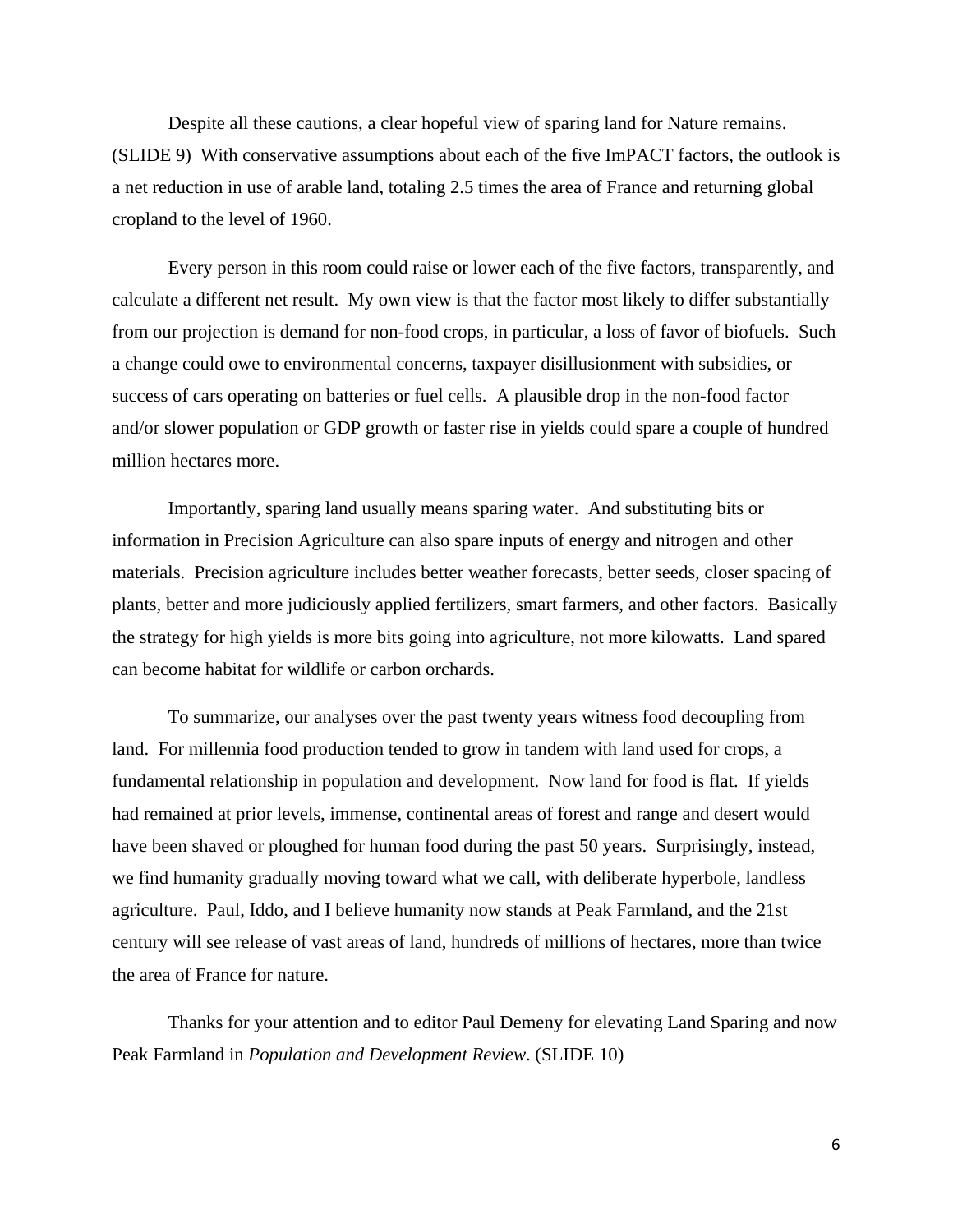









| Annual Changes in ImPACT factors            |            |                          |                     |                                 |                                 |                       |  |  |  |  |
|---------------------------------------------|------------|--------------------------|---------------------|---------------------------------|---------------------------------|-----------------------|--|--|--|--|
|                                             | Population | <b>GDP</b> per<br>capita | Food supply/<br>GDP | Crop PIN/<br><b>Food supply</b> | Arable land/<br><b>Crop PIN</b> | <b>Arable</b><br>land |  |  |  |  |
| Data for<br>1961-2010<br>(%/yr)             | $+1.68$    | $+1.67$                  | $-1.2$              | $+0.24$                         | $-2.15$                         | $+0.24$               |  |  |  |  |
| Data for<br>1995-2010<br>(%/yr)             | $+1.24$    | $+1.53$                  | $-1.35$             | $+1.04$                         | $-2.42$                         | $+0.04$               |  |  |  |  |
| Projections<br>for 2010-2060<br>(%/yr)      | $+0.9$     | $+1.8$                   | $-1.6$              | $+0.4$                          | $-1.7$                          | $-0.2$                |  |  |  |  |
| Source: Ausubel, Wemick, and Waggoner, 2012 |            |                          |                     |                                 |                                 |                       |  |  |  |  |